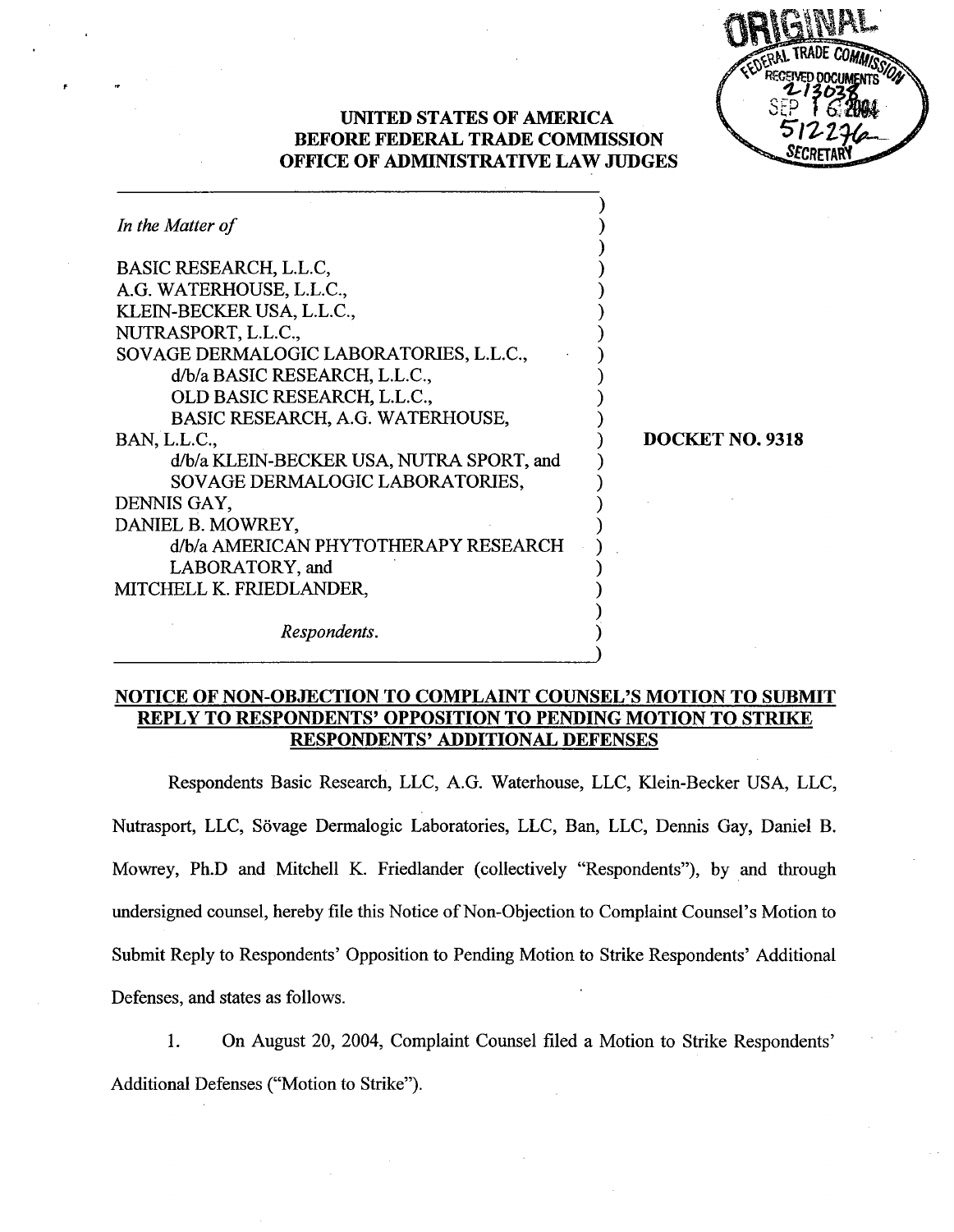$2.$ On September 9, 2004, Respondents filed their Opposition to the Motion to Strike ("Opposition").

 $3.$ On September 13, 2004, Complaint Counsel filed a Motion to Submit Reply to Respondent's Opposition to Pending Motion to Strike Respondents' Additional Defenses, seeking leave of Court under Rule of Practice 3.22 to file a reply to Respondents' Opposition ("Motion").

4. Respondents have no objection to Complaint Counsel filing a reply to Respondents' Opposition, and therefore do not oppose the Motion.

Respectfully submitted

Jeffrey D. Feldman Gregory L. Hilyer Christopher P. Demetriades FeldmanGale, P. Miami Center, 19<sup>th</sup> Floor 201 South Biscayne Blvd. Miami, Florida 33131 Tel: (305) 358-5001<br>Fax: (305) 358-3309 (305) 358-3309

Attorneys for Respondents Basic Research, LLC AG. Waterhouse LLC, Klein-Becker USA, LLC Nutrasport, LLC, Sövage Dermalogic Laboratories, LLC and Ban, LLC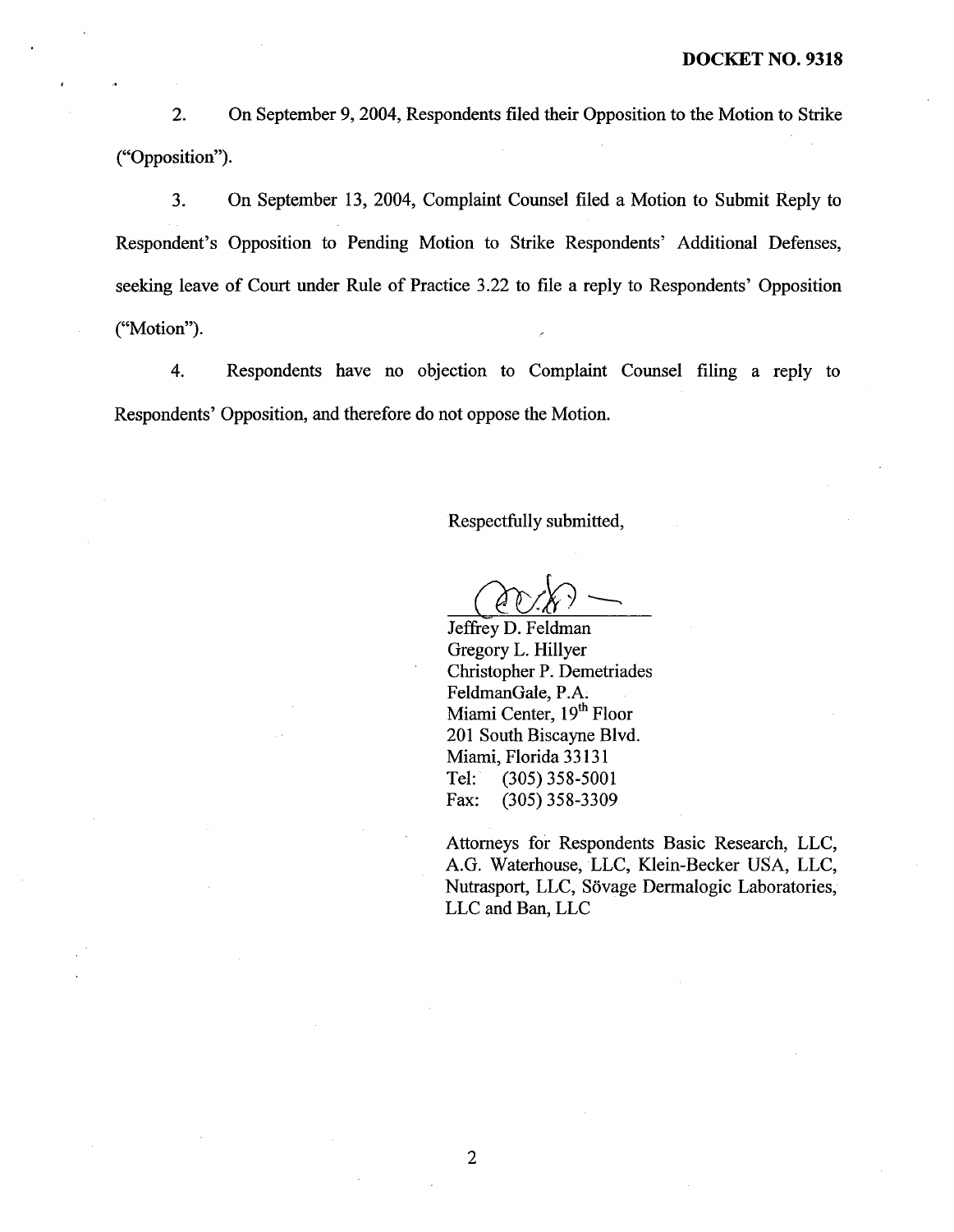urp

RONALD F. PRICE PETERS SCOFIELD PRICE A Professional Corporation 340 Broadway Centre 111 East Broadway Salt Lake City, Utah 84111 Telephone: (801) 322-2002 Facsimile: (801) 322-2003 E-mail: rfp(Qpsplawyers. com

Attorneys for Respondent Daniel B. Mowrey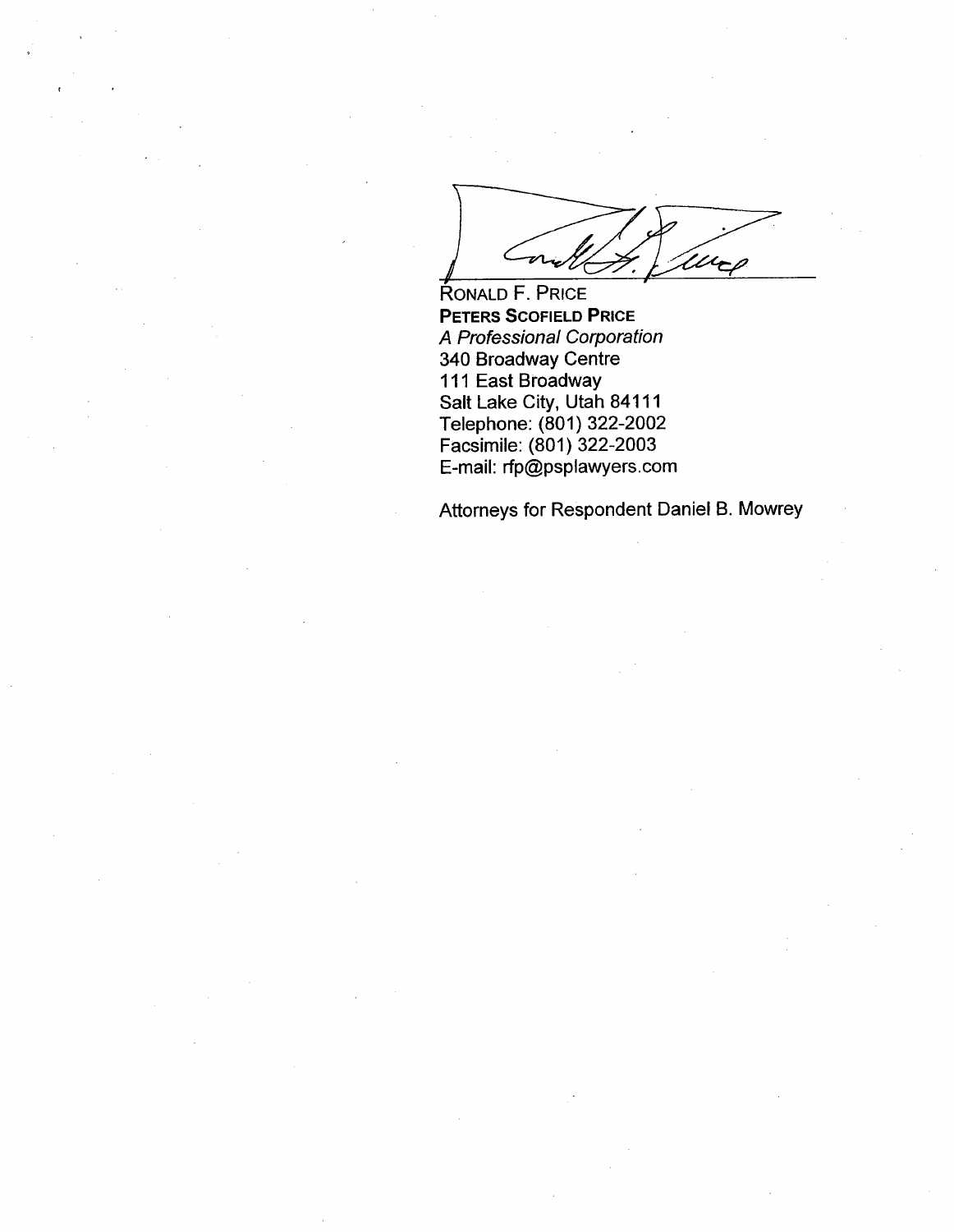DATED this  $15^{14}$  day of  $S$ *ersenses*, 2004.

**BURBIDGE & MITCHELI** 

Richard D. Burbidge Attorneys for Respondent Dennis Gay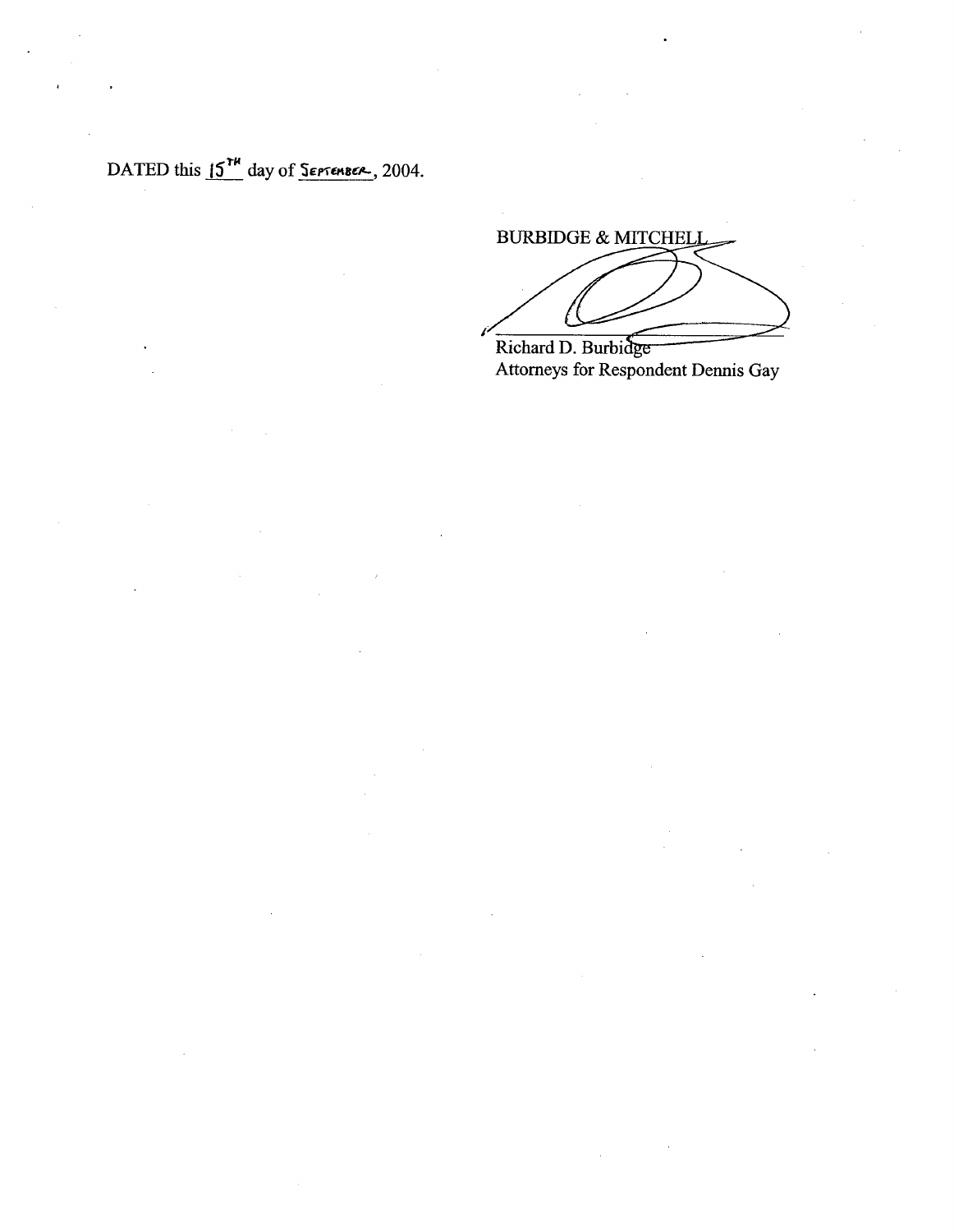Mitchell K. Friedlander c/o Compliance Deparment 5742 West Harold Getty Drive Salt Lake City, Utah 84116 Telephone: (801) 414- 1800 Facsimile: (801) 517-7108

Pro Se Respondent